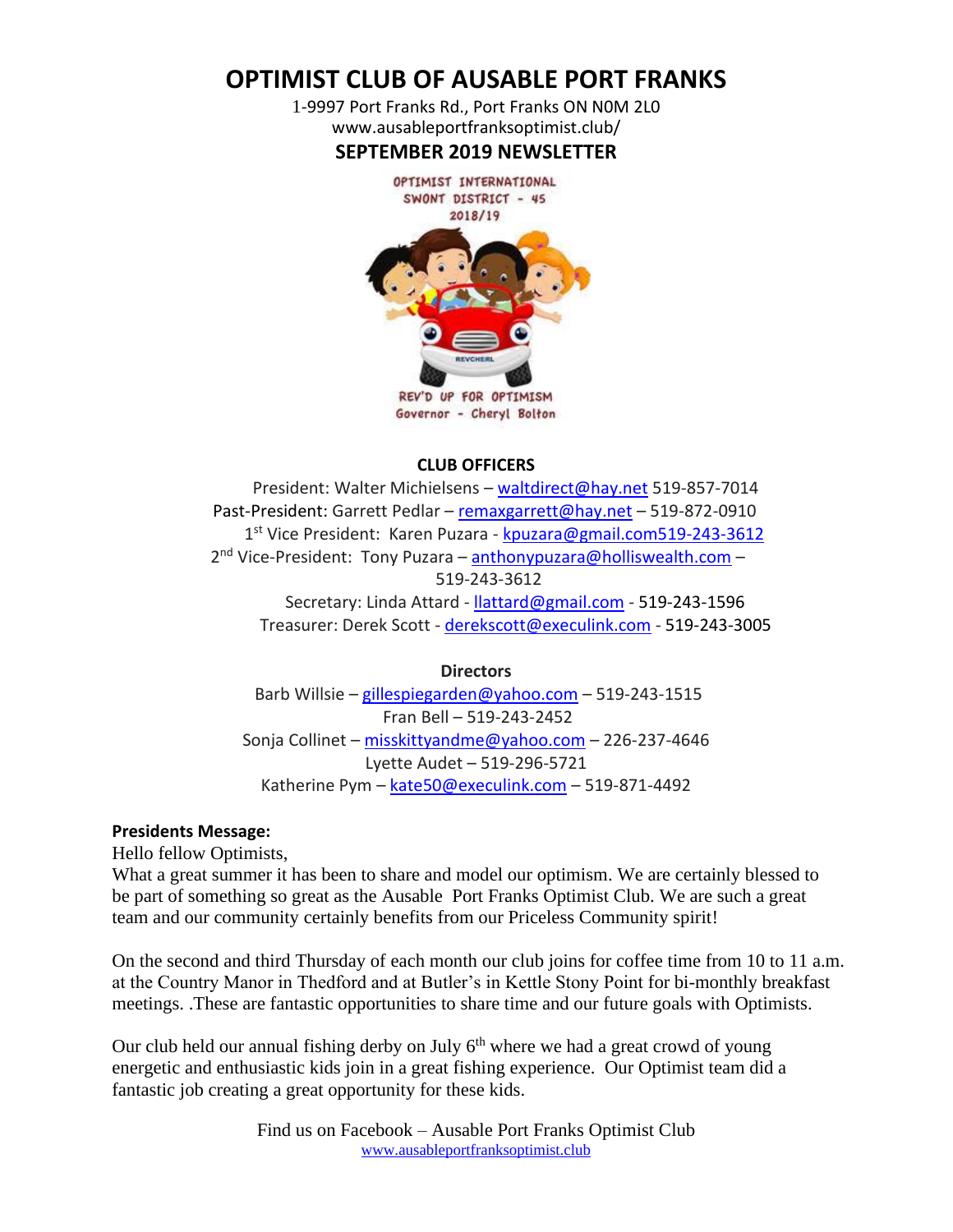On August 3<sup>rd</sup> our Optimist team volunteered to do VIP seating at the Grand Bend Motorplex. The Motorplex pays our club to manage the VIP seating. A total of 16 Optimist volunteers worked a 3½ hour shift starting 8:30 a.m. till 10:30 p.m. Thanks to everyone that volunteered as the money raised helps to offset our annual dues.

Ausable Port Franks Optimist held our Art and Nature Camp from August 19<sup>th</sup> to 23<sup>rd</sup> It was a great week thanks to our artists and volunteers . We had the opportunity to give 25 kids a great experience including canvas art, t-shirt painting ,glass art, cement mushrooms ,painted Shale at Kettle Stony Point and braided Sweetgrass. It was an amazing experience for us all .A big thanks to our Optimist team for making this such an amazing and priceless event.

The Southwestern Ontario district convention was held on August 23<sup>rd</sup> and 24<sup>th</sup> in Point Edward where members of our Optimist team joined in celebration and training opportunities. We all had a very special time reflecting on the amazing work that we do and sharing our Inspirations for the future. It was very heartwarming to see what Optimist does for the youth in our communities.

It has been a great summer with a tremendous amount of success to be proud of. A very special thanks to everyone for taking the time to make this community such an exceptional place to live and raise the youth. What we do for the community certainly sets the pace for the future as we model Community love and integrity. Keep up the great work Optimist team!!!

Yours in Optimism, Walter Michielsens APFO President SWONT Lt Governor [waltdirect@hay.net](mailto:waltdirect@hay.net)

### **MEMBERS**

We welcome Kristy Lyons to our Club. Kristy has already been actively involved in Optimist events. Please continue to promote our club to your friends and neighbours.

# **Meat Raffle – 3 rd Saturday of the month from Sept – May – RESUMES ON Sept 21, 2019**

Grogs Restaurant from 2 pm to 4pm

A strip of tickets for 24 draws is \$10.00. Prizes include meat, eggs, lottery tickets and various gift prizes. We also hold a 50/50 draw at a cost of 3 tickets for \$5.00. Come out and support the club or send your money and someone will be nice enough to watch your tickets and give you a shout if you are a winner

*Looking for a new chairperson of this event – please contact Walter*

# **Coffee Time at the Thedford Manor – 2 nd and 4th Thursdays of each Month**

Drop in and socialize with our Seniors who would love the company. The next one is September 12<sup>th</sup>, followed by the 26<sup>th</sup> and then October 10<sup>th</sup> and 24<sup>th</sup>.

# **UPCOMING EVENTS TO KEEP ON YOUR RADAR – HELP WILL BE NEEDED!**

Poinsettia Tour and Tea Room – October  $19<sup>th</sup>$  and  $20<sup>th</sup>$  – LOTS of help needed Halloween Kids Event Soup-er Sundays Breakfast with Santa